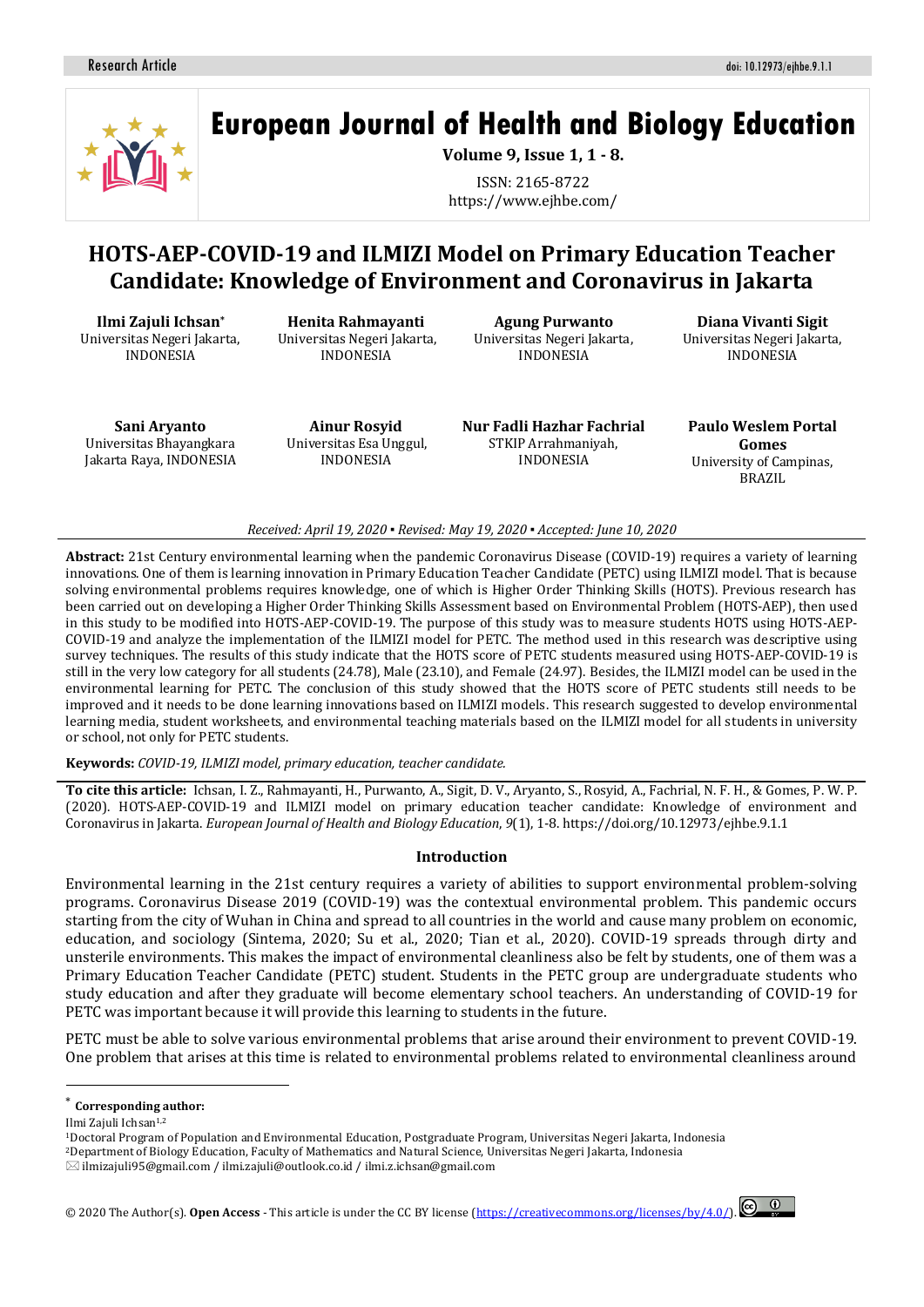# 2 I ICHSAN ET AL. / HOTS-AEP-COVID-19 and ILMIZI Model on Primary Education Teacher Candidate

densely populated homes. The problem of poor urban planning will make the quality of the environment low and not good for health (Monfaredzadeh & Berardi, 2015; Rahmayanti et al., 2019, 2020). These environmental problems can be solved by analyzing the various causes. After that, evaluate the problem by giving criticism. Finally, we can provide problem solutions to these environmental problems to be solved. All of these abilities are commonly called Higher Order Thinking Skills (HOTS) that are the learning needs of the 21st century (Boholano, 2017; Heong et al., 2012; Ichsan & Rahmayanti, 2020; Saputri et al., 2019).

HOTS is a capability needed in the 21st century because of this ability to solve problems (Ichsan et al., 2019; Imamura, 2017; Tajudin & Chinnappan, 2016). Students with HOTS ability will be able to more easily adapt to face technological advances in the 21st century. Learning in the 21st era, students must be able to use technology as a form of innovation progress in the field of education. HOTS in this case can be trained by using various learning tools such as learning media, student worksheets, and also teaching materials. Various environmental topics can also be presented in order to strengthen students HOTS. Learning tools in this case play a role to strengthen student understanding.

Previous research has carried out the development and implementation of an instrument called Higher Order Thinking Skills Assessment based on Environmental Problem (HOTS-AEP) for all levels of education (Ichsan et al., 2019). This instrument was to measure students' HOTS ability for various environmental problems. The results of the HOTS-AEP implementation showed that the students HOTS score, in general, is still in the low category (Ichsan et al., 2019). This showed that students' knowledge still needs to be improved. Besides, other relevant research has been carried out to improve students' HOTS. This made research on HOTS needs to be further developed. The HOTS-AEP instrument can be modified to focus on COVID-19 so that instrument called HOTS-AEP-COVID-19.

The emergence of a COVID-19 pandemic that had never been predicted before, resulted in students having to know various concepts about COVID-19. Especially for knowledge in the HOTS. The environmental learning for PETC also becomes important especially for contextual concepts. Contextual topics will make it easier for students to understand various environmental concepts and implement them in the surrounding environment (Cronje et al., 2011; Kartikaningtyas et al., 2018; Purwanto et al., 2020). PETC needs to understand the various concepts related to COVID-19 and their dissemination to ensure education at the elementary school level. Based on this, it is necessary and urgent to measure PETC students' HOTS related to the concept of COVID-19 and the environment, using the HOTS-AEP-COVID-19 instrument to make this research novelty.

In addition to the ability of HOTS measured using the HOTS-AEP-COVID-19 instrument, it is necessary to further analyze the use of the learning model. One of HOTS-based 21st-century learning model innovations that have been developed was the ILMIZI model (Ichsan, 2019). Previous research has been carried out to develop this model and ILMIZI model analysis on context of COVID-19 in general environmental learning (Ichsan et al., 2020). This makes this model an option for further implementation, especially when the COVID-19 pandemic in the PETC student group. The purpose of this study was to measure the ability of students HOTS using HOTS-AEP-COVID-19 instrument. Besides, the purpose of this study was to analyze the syntax, teacher activity, and student activity of the ILMIZI model so that it can be implemented on a large scale.

## **Method**

## *Research Design*

This research conducted in March 2020 during COVID-19 pandemic. This research used descriptive method by survey technique. This research method used to analyzed descriptively for Primary Education Teacher Candidate (PETC) knowledge profile about COVID-19. This research urgent because COVID-19 was the pandemic and still need to be solved, especially to prevent the transmission.

## *Sample and Data Collection*

The sample used in this study was PETC in several universities. PETC in this context was undergraduate students in primary education study programs. Data collected via Google form (online media) from 87 students who were randomly selected using simple random sampling. All samples were college students in the Jakarta city, in Indonesia.

## *Instrument*

The instrument used in this study was the Higher Order Thinking Skills Assessment based on the Environmental Problem of COVID-19 (HOTS-AEP-COVID-19) which was adapted from previous research (Ichsan et al., 2020). This instrument has been declared valid and reliable in previous research. The indicators of this instrument consist of 3 aspects namely analyze, evaluate, and create according to the Taxonomy Anderson et al. (2001).

## *Analyzing of Data*

The instruments used in this study were valid and reliable. Students' HOTS scores on PETC were analyzed descriptively using Microsoft Excel. The results of the data analysis were presented in the form of a HOTS score table. After the analysis carried out the categorization of the HOTS score is following Table 1.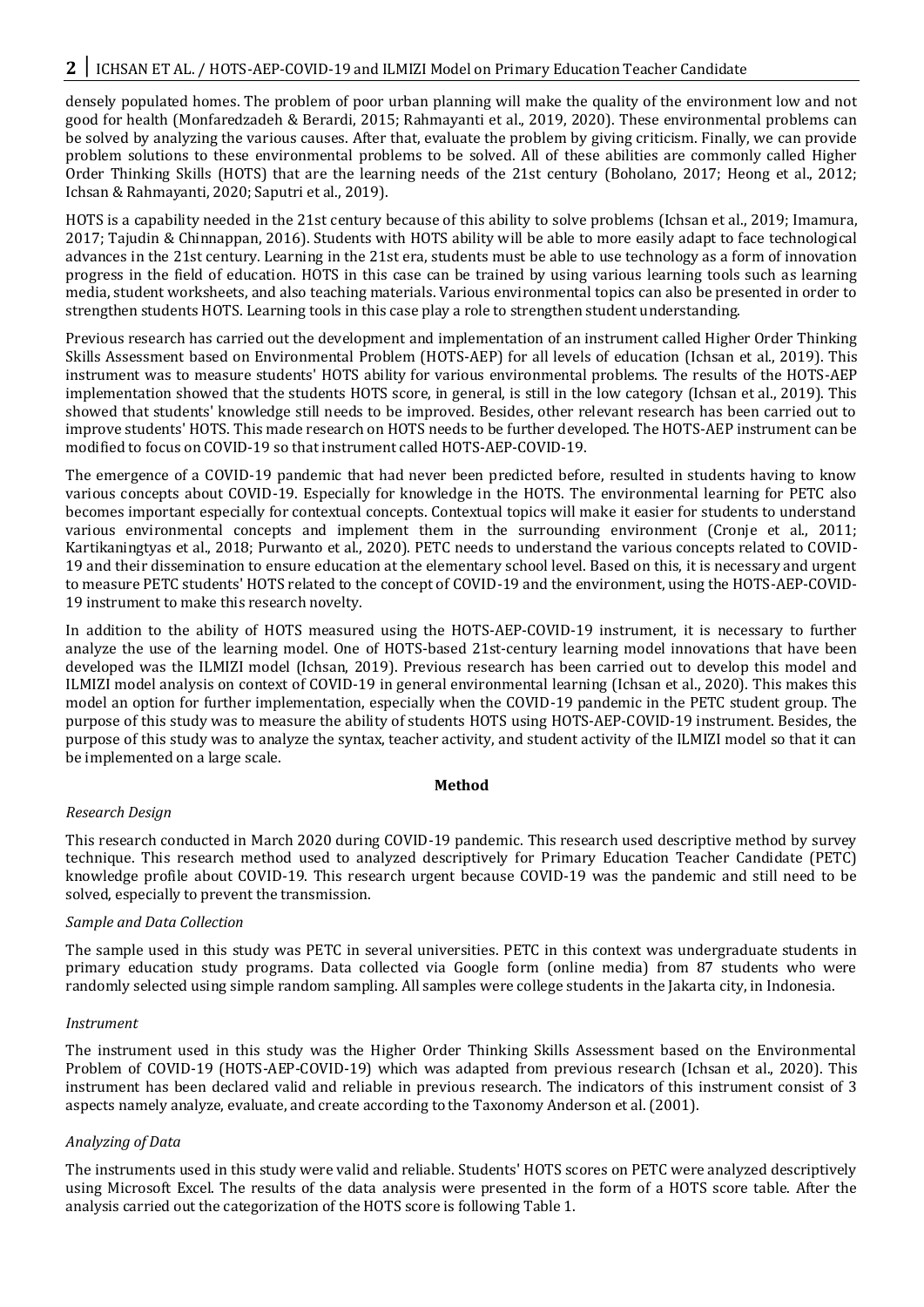| Category  | <b>Interval Score</b>  |
|-----------|------------------------|
| Very High | X > 81.28              |
| High      | $70.64 < X \leq 81.28$ |
| Moderate  | $49.36 < X \le 70.64$  |
| Low       | $38,72 < X \le 49,36$  |
| Very Low  | $X \le 38,72$          |

*Table 1. Students HOTS score categories measured using HOTS-AEP-COVID-19*

*Source: HOTS Category adapted from Ichsan et al. (2019)*

In addition to analyzing the HOTS score, this study also carried out further analysis of the ILMIZI model syntax (learning stages). This model had six syntaxes from identify problems, Limitation problem, Make mind map, Interpret result, Analyze Result, Interaction and evaluate (Ichsan, 2019; Ichsan et al., 2020). The syntax was described in the form of lecturer activities and student activities for PETC students. It also details with a duration of use for each of the learning stages to clarify the lecturer in applying the model.

# **Results**

The results showed that the HOTS of PETC score was in the very low category with raw score of 13.86 for the Male and 14.98 for the Female. This showed that the environmental learning that is studied in classes cannot present contextual learning. That is because the current environmental learning becomes contextual if a concept is given about COVID-19. In more detail, the results of students HOTS scores (All students, male students, female students) can be seen in Table 2.

*Table 2. Average HOTS of PETC scores measured for each item*

| <b>No</b>      | Item                                                                                                                                  | All      | <b>Male</b> | Female   |
|----------------|---------------------------------------------------------------------------------------------------------------------------------------|----------|-------------|----------|
| 1              | Analyzing the environmental factors that cause COVID-19<br>increases the spread                                                       | 2.33     | 2.00        | 2.36     |
| 2              | Analyzing environmental problems that contribute to the<br>spread of COVID-19                                                         |          | 1.86        | 2.19     |
| 3              | Give your opinion and criticism of the community's<br>environmental behavior in the spread of COVID-19                                |          | 2.43        | 2.75     |
| $\overline{4}$ | Give your criticism and suggestions on community behavior<br>in minimizing the impact of COVID-19                                     |          | 2.00        | 2.44     |
| 5              | Make ideas about efforts to reduce the impact of the spread of<br>COVID-19 in the environment around the house                        |          | 2.14        | 2.28     |
| 6              | Make a simple manuscript about the relationship between the<br>importance of protecting the environment and the spread of<br>COVID-19 |          | 3.43        | 2.96     |
|                | Raw Score                                                                                                                             | 14.87    | 13.86       | 14.98    |
|                | Score (Interval 0-100)                                                                                                                | 24.78    | 23.10       | 24.97    |
|                | Category                                                                                                                              | Very Low | Very Low    | Very Low |

In addition to being measured for the average score of each item, the HOTS score is also measured for each indicator. The results of the measurements showed that the indicator with the lowest score is in the Analyze (C4) aspect (in more detail, view Table 3). This showed that the score and ability of PETC students in analyzing a problem are still relatively low.

| Aspect         | Indicator                                                | All  | <b>Male</b> | Female |
|----------------|----------------------------------------------------------|------|-------------|--------|
| C4             | Analyzing environmental problems causing the             | 2.25 | 1.93        | 2.28   |
|                | transmission of COVID-19 is increasingly widespread      |      |             |        |
| C5             | Evaluate community behavior in protecting the            | 2.56 | 2.21        | 2.59   |
|                | environment in the context of COVID-19 prevention        |      |             |        |
| C <sub>6</sub> | Creating solutions for environmental problems to prevent | 2.63 | 2.79        | 2.62   |
|                | COVID-19                                                 |      |             |        |

*Table 3. Average HOTS of PETC scores measured for each indicator*

As for one of the solutions from the low HOTS can be done by changing the learning model used. One model that has the potential to increase students' HOTS is the ILMIZI model. This model has previously been developed and implemented on a small scale. ILMIZI as an innovative learning model has great potential to improve HOTS of PETC. The syntax,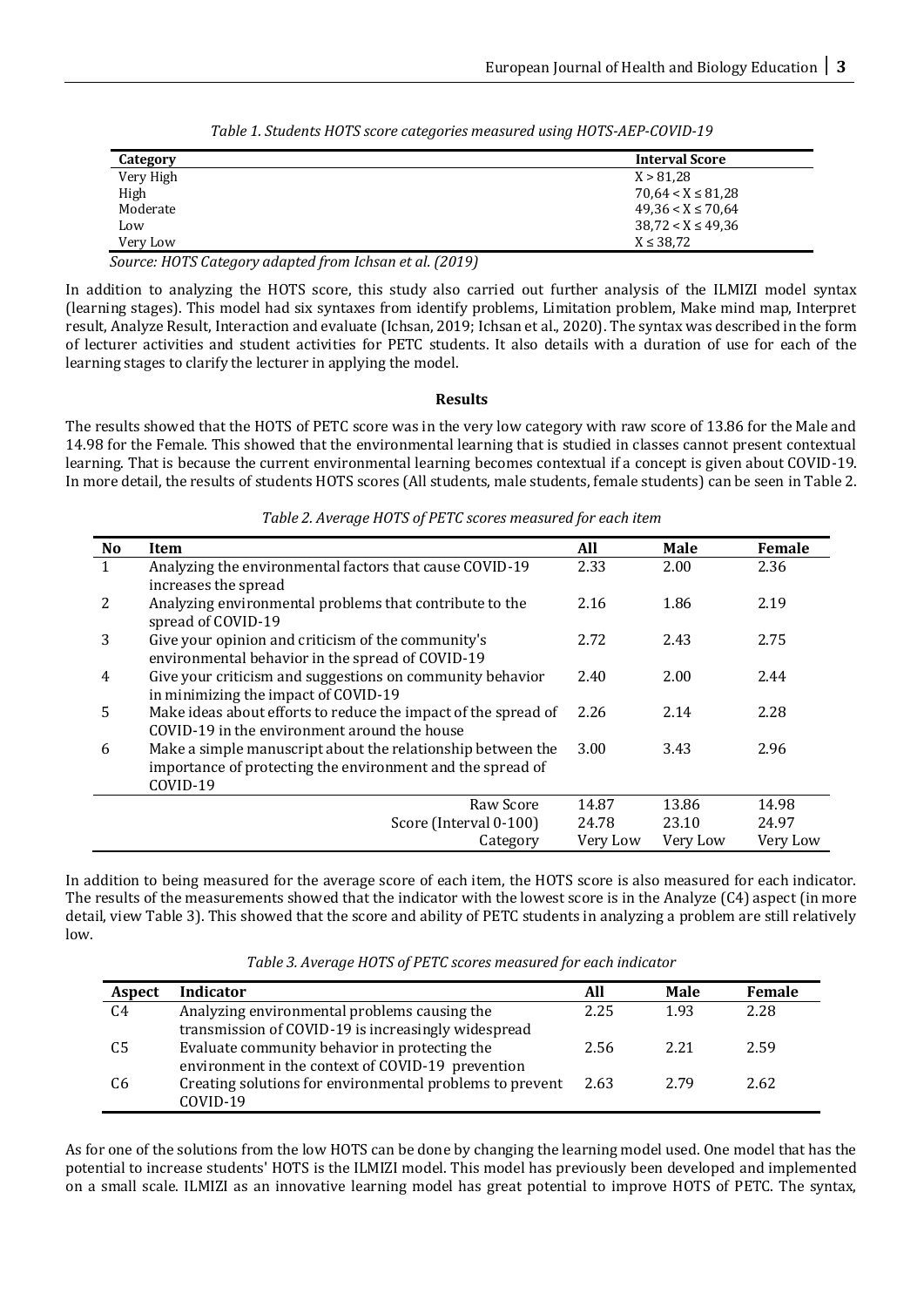lecturer activities, and students' activities in learning about COVID-19 can be done as follows (view Table 4). Syntax was refers to ILMIZI model from Ichsan (2019). Then, lecturer activity and students activity based on analysis.

| N <sub>o</sub> | <b>Syntax</b>               | <b>Lecturer Activity</b>                                                                                                                                                                                                     | <b>Students Activity</b>                                                                                                                                                                                                                              | <b>Duration</b> |
|----------------|-----------------------------|------------------------------------------------------------------------------------------------------------------------------------------------------------------------------------------------------------------------------|-------------------------------------------------------------------------------------------------------------------------------------------------------------------------------------------------------------------------------------------------------|-----------------|
| 1              | Identify<br>problem         | Lecturer gives direction to PETC<br>students for identify environmental<br>problems related to COVID-19 through<br>e-learning media                                                                                          | PETC students write a variety of issues<br>about COVID-19, start from problems in<br>the campus environment, school<br>environment, to the home environment.<br>Especially to strengthen the course of<br>education at the elementary school<br>level | 10<br>minutes   |
| 2              | Limitation<br>problem       | Lecturer asks PETC students to solve<br>problems related to the<br>implementation of environmental<br>education in elementary school level<br>related to COVID-19                                                            | PETC students write and limit the<br>problems of various problems that have<br>been stated before                                                                                                                                                     | 10<br>minutes   |
| 3              | Make mind<br>map            | Lecturer asks PETC students to make a<br>mind map to find a flow and effect of a<br>COVID-19 problem, especially for the<br>education at the elementary school<br>level                                                      | PETC students make a mind map<br>following their creativity. The mind<br>map created is related to various<br>environmental factors that cause<br>COVID-19 and its impact on learning at<br>the elementary school level                               | 40<br>minutes   |
| 4              | Interpret<br>result         | Lecturer asks PETC students to<br>interpret the results of mind maps that<br>have been made related to learning at<br>the elementary school level                                                                            | PETC students do the interpretation of<br>the results of Mind maps that have been<br>made. The results are written should<br>focus on discussing COVID-19 and its<br>various problems in learning at the<br>elementary school level                   | 10<br>minutes   |
| 5              | Analyze<br>Result           | Lecturer asks PETC students to<br>conduct further analysis of the mind<br>map, the analysis made must be<br>detailed and in-depth related to<br>COVID-19 learning at the elementary<br>school level                          | PETC students analyze the results of<br>discussions and make mind maps that<br>have been made before, and write a<br>deeper analysis                                                                                                                  | 10<br>minutes   |
| 6              | Interaction<br>and evaluate | Lecturer asks PETC students to upload<br>his work to his friends to be presented<br>further in e-learning, then his friends<br>give responses to various obstacles of<br>COVID-19 learning at the elementary<br>school level | PETC students upload their work in e-<br>learning media. Then interacting by<br>giving comments related to mind maps<br>that have been made, especially in<br>terms of various obstacles to learning<br>COVID-19 in elementary schools                | 40<br>minutes   |

*Table 4. Syntax, Lecturer Activity, PETC Students Activity*

In addition to using the ILMIZI model for implementation in the environmental learning, further, development needs to be done to support learning using ILMIZI. Based on result of analysis learning tools that can be developed are learning media, student worksheets, and teaching materials that are developed following the ILMIZI model. The details of the learning tools that can be developed can be seen in Table 5.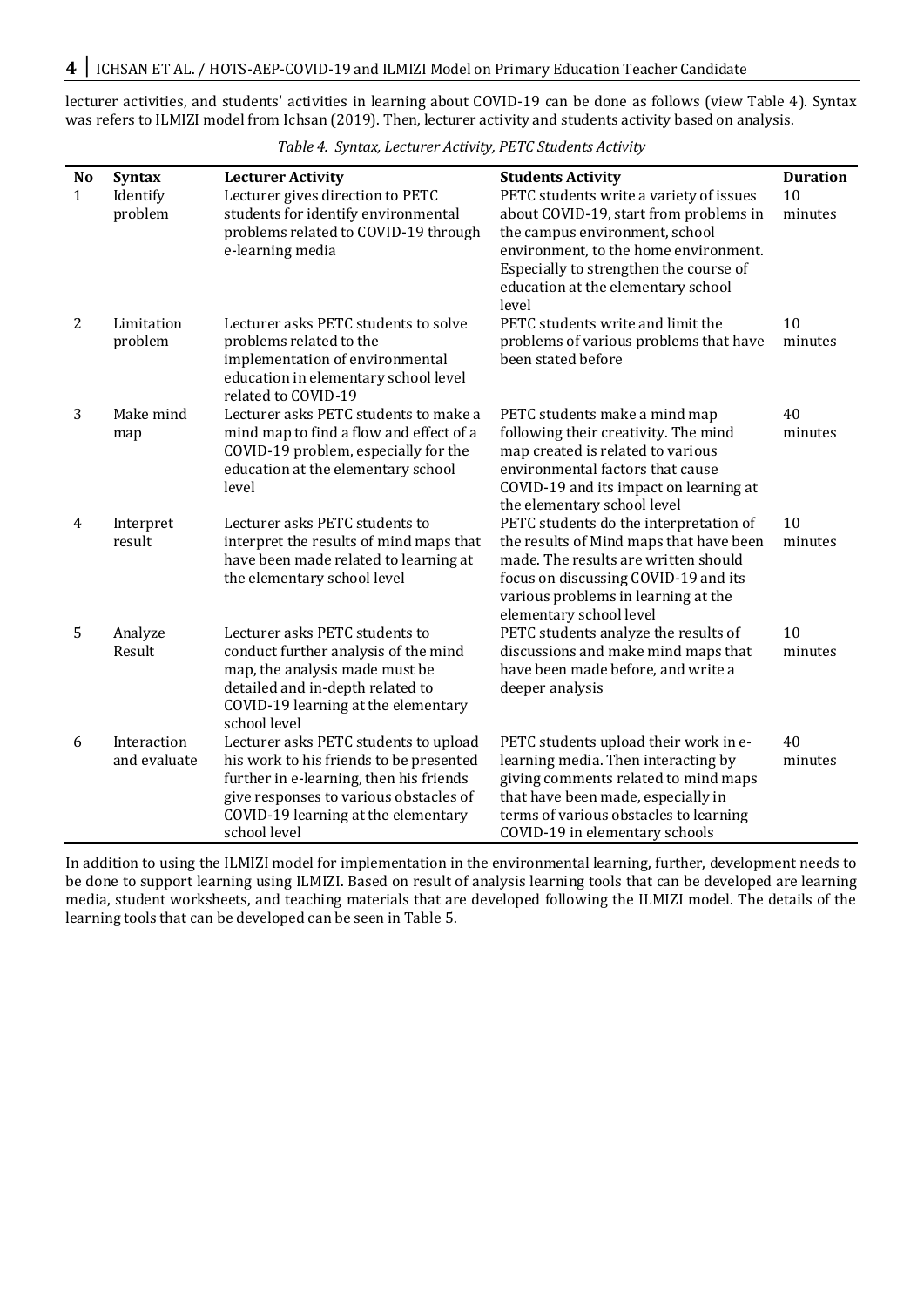| N <sub>0</sub> | <b>Type of learning tools</b> | <b>Innovation based on ILMIZI</b>                                                                                                                                                                                                                                                                                                                                                |
|----------------|-------------------------------|----------------------------------------------------------------------------------------------------------------------------------------------------------------------------------------------------------------------------------------------------------------------------------------------------------------------------------------------------------------------------------|
| 1              | Learning media                | Learning media that can be developed is to make a contextual<br>concept which contains ILMIZI syntax in the learning media. This<br>learning media can be develop for PETC students and general<br>students at another program in university and school level.                                                                                                                   |
|                | Students Worksheet            | Students can be asked to work on students' worksheets developed<br>based on ILMIZI syntax, PETC students will be able to use these<br>students' worksheets for themselves. Besides, PETC will be able to<br>use it for learning in elementary schools. Then, this students<br>worksheet can be develop for general students at another program<br>in university and school level |
| 3              | Teaching Material             | Teaching materials that are developed based on HOTS. The core<br>that must be developed in teaching material is related to contextual<br>learning material that can be used by PETC for teaching in class.<br>Beside that, this teaching material can be develop for general<br>students at another program in university and school level.                                      |

*Table 5. Type of Learning Tools can be developed based on ILMIZI model*

## **Discussion**

The results of this study indicate that the HOTS score is still low in terms of COVID-19. This low HOTS score causes PETC understanding to prevent COVID-19 need to be increased. Besides, this understanding must also be accompanied by the implementation of environmental behavior to prevent the spread of COVID-19. PETC students must learn various concepts about COVID-19 and must also be able to have plans to apply learning to elementary school students in the future. Lectures to learn COVID-19 can be done by lecturers to PETC students with e-learning systems. This system will make it easier to deliver learning material remotely (Farisi, 2016; Gampell et al., 2017; Leeuw et al., 2016; Nugraini et al., 2013; Snake-Beings, 2017).

One of the problem solutions that can be used to increase the HOTS of PETC students while the COVID-19 pandemic is the ILMIZI model. E-learning can be done anywhere for PETC students during COVID-19. The application of ILMIZI for PETC students can also be done anytime and anywhere. That is because based on a descriptive analysis of the ILMIZI syntax, it was found that this model was compatible with the e-learning system. PETC can also be taught various concepts using this model. The Lecturer acts as a facilitator of e-learning. This is following student center-based learning (Boholano, 2017; Srisumra et al., 2014; Tsai et al., 2015; Tyabaev et al., 2015). Lecturer directs PETC to be able to search for various issues related to COVID-19 in their environment, then they discuss it in the e-learning group.

Discussion activities will make students accustomed to expressing their opinions. This is the following 21st-century abilities that students need to have, one of which is communication skills (Anagun, 2018; Boholano, 2017; Chalkiadaki, 2018; Kivunja, 2015; Reyna et al., 2018; Wolfson & Funke, 2014). This ability will be trained by conducting various discussions and exchanging opinions among colleagues. This capability is facilitated to be improved in the last syntax of the ILMIZI model, namely interaction. This indicates that the ILMIZI model has a syntax suitable for improving 21stcentury learning. Included in this case was the environmental learning for PETC.

Learning Innovation during a COVID-19 pandemic becomes an important thing to do. In addition to using the ILMIZI model for PETC student learning, learning tools need to be developed to support the implementation of learning following HOTS capabilities. Three learning tools can be developed, namely learning media, student worksheets, and teaching materials. These three learning tools will be used to support the environmental learning in the pandemic COVID-19. Innovations like this are important for 21st-century learning (Ito & Kawazoe, 2015; Miarsyah et al., 2019; Parkin et al., 2012; Reyna et al., 2019; Sandberg & Ohman, 2011; Sharif & Cho, 2015).

# **Conclusion**

Based on the results of the study it was found that the HOTS score of students measured using HOTS-AEP-COVID-19 was in the very low category. HOTS score for all students (24.78), male students (23.10), female students (24.97). This showed that the innovation of the environmental learning in PETC must be done one of them by implementing the ILMIZI model. HOTS is an ability that is needed to solve problems and according to 21st century. Students with higher HOTS ability will be able to adapt to competencies in this era of technology. PETC in this context must able to solve the environmental problem using their HOTS ability.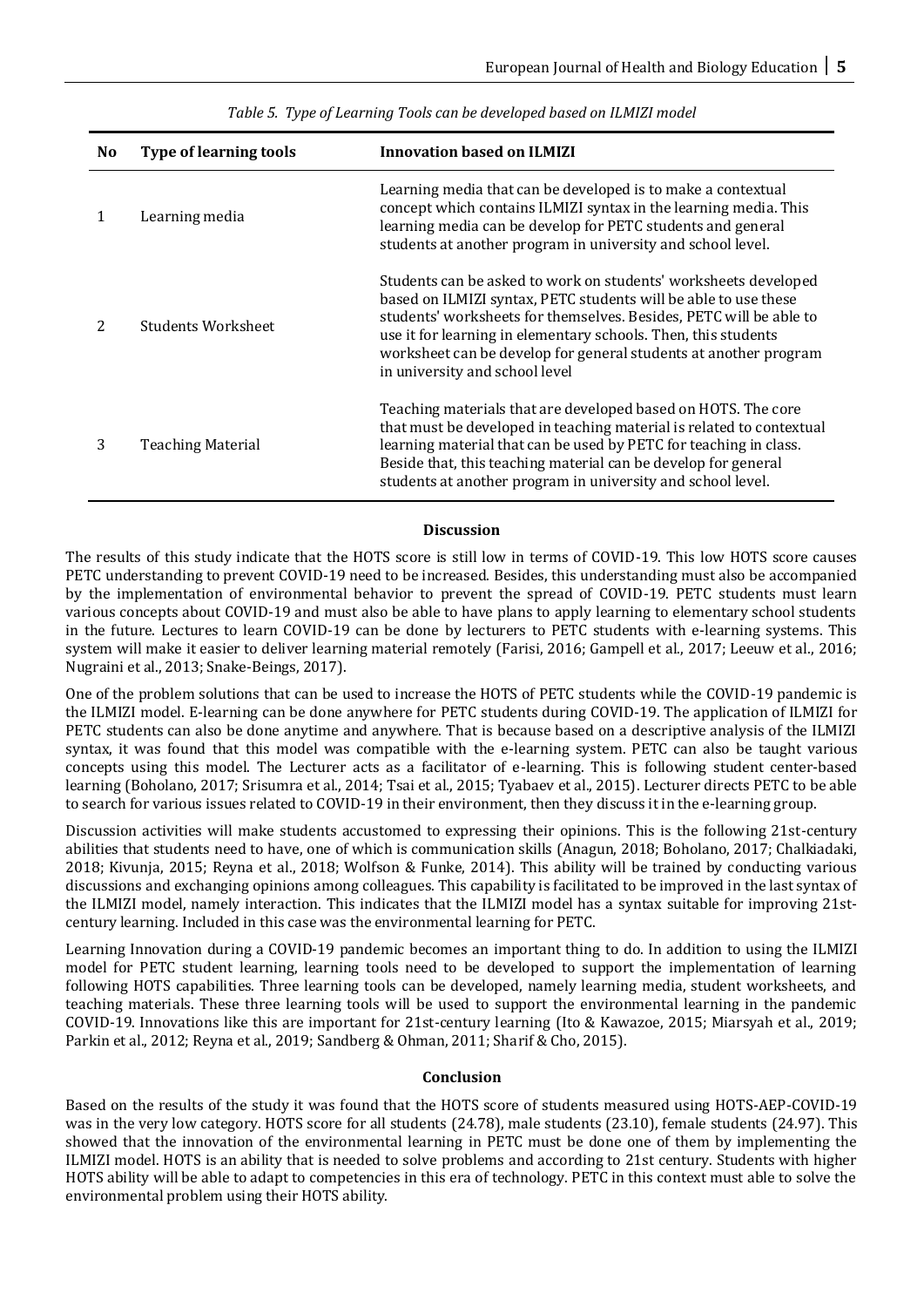#### **Suggestion and Limitation**

Suggestion for future research that other innovations must also be made to support the implementation of the ILMIZI model in all levels of education. This research suggested to develop various environmental learning media, student worksheets, and environmental teaching materials based on the ILMIZI model for all students in university or school level, not only for PETC students. This model can be implement on PETC for various environmental topics. It is also advisable in the further research to develop various tools related to the ILMIZI model for improve HOTS in relevant topics. The limitation of this study is related to the limited number of samples so it is necessary to do further measurements with more samples/larger scale in future studies.

#### **References**

- Anagun, S. S. (2018). Teachers' perceptions about the relationship between 21st century skills and managing constructivist learning environments. *International Journal of Instruction*, *11*(4), 825–840. https://doi.org/10.12973/iji.2018.11452a
- Anderson, L. W., Krathwohl, D. R., Airiasian, W., Cruikshank, K. A., Mayer, R. E., Pintrich, P. R., Raths, J., & Wittrock, M. C. (2001). *A taxonomy for learning, teaching and assessing: A revision of bloom's taxonomy of educational objectives*. Longman.
- Boholano, H. B. (2017). Smart social networking: 21st century teaching and learning skills. *Research in Pedagogy*, *7*(1), 21–29. https://doi.org/10.17810/2015.45
- Chalkiadaki, A. (2018). A systematic literature review of 21st century skills and competencies in primary education. *International Journal of Instruction*, *11*(3), 1–16. https://doi.org/10.12973/iji.2018.1131a
- Cronje, R., Rohlinger, S., Crall, A., & Newman, G. (2011). Does participation in citizen science improve scientific literacy? A study to compare assessment methods. *Applied Environmental Education and Communication*, *10*(3), 135–145. https://doi.org/10.1080/1533015X.2011.603611
- Farisi, M. I. (2016). Developing the 21 st-century social studies skills through technology integration. *Turkish Online Journal of Distance Education-TOJDE*, *17*(1), 16–30. https://doi.org/10.17718/tojde.47374
- Gampell, A. V., Gaillard, J. C., Parsons, M., & Fisher, K. (2017). Beyond stop disasters 2.0: An agenda for exploring the contribution of video games to learning about disasters. *Environmental Hazards*, *16*(2), 180–191. https://doi.org/10.1080/17477891.2016.1275502
- Heong, Y. M., Yunos, J., Othman, W., Hassan, R., Kiong, T. T., & Mohamad, M. M. (2012). The needs analysis of learning higher order thinking skills for generating ideas. *Procedia - Social and Behavioral Sciences*, *59*, 197–203. https://doi.org/10.1016/j.sbspro.2012.09.265
- Ichsan, I. Z. (2019). ILMIZI: Innovation learning model for natural science and environmental learning based on HOTS. *International Journal for Educational and Vocational Studies*, *1*(6), 578–584. https://doi.org/10.29103/ijevs.v1i6.1640
- Ichsan, I. Z., & Rahmayanti, H. (2020). HOTSEP: Revised Anderson's Taxonomy in environmental learning of COVID-19. *European Journal of Educational Research*, *9*(3), 1257–1265. https://doi.org/10.12973/eu-jer.9.3.1257
- Ichsan, I. Z., Rahmayanti, H., Purwanto, A., Sigit, D. V., Singh, C. K. S., & Babu, R. U. M. (2020). HOTS-AEP-COVID-19: Students knowledge and digital worksheet of ILMIZI environmental learning model. *International Journal of Advanced Science and Technology*, *29*(6), 5231–5241. http://sersc.org/journals/index.php/IJAST/article/view/19581
- Ichsan, I. Z., Sigit, D. V., Miarsyah, M., Ali, A., Arif, W. P., & Prayitno, T. A. (2019). HOTS-AEP: Higher order thinking skills from elementary to master students in environmental learning. *European Journal of Educational Research*, *8*(4), 935–942. https://doi.org/10.12973/eu-jer.8.4.935
- Imamura, M. (2017). Beyond the limitations of environmental education in Japan. *Educational Studies in Japan: International Yearbook*, *11*, 3–14. https://doi.org/10.7571/esjkyoiku.11.3
- Ito, H., & Kawazoe, N. (2015). Active learning for creating innovators: Employability skills beyond industrial needs. *International Journal of Higher Education*, *4*(2), 81–91. https://doi.org/10.5430/ijhe.v4n2p81
- Kartikaningtyas, V., Kusmayadi, T. A., & Riyadi, R. (2018). The effect of brain based learning with contextual approach viewed from adversity quotient. *Journal of Physics: Conference Series*, *1022*. https://doi.org/10.1088/1742- 6596/1022/1/012014
- Kivunja, C. (2015). Teaching students to learn and to work well with 21st century skills: Unpacking the career and life skills domain of the new learning paradigm. *International Journal of Higher Education*, *4*(1), 1–11. https://doi.org/10.5430/ijhe.v4n1p1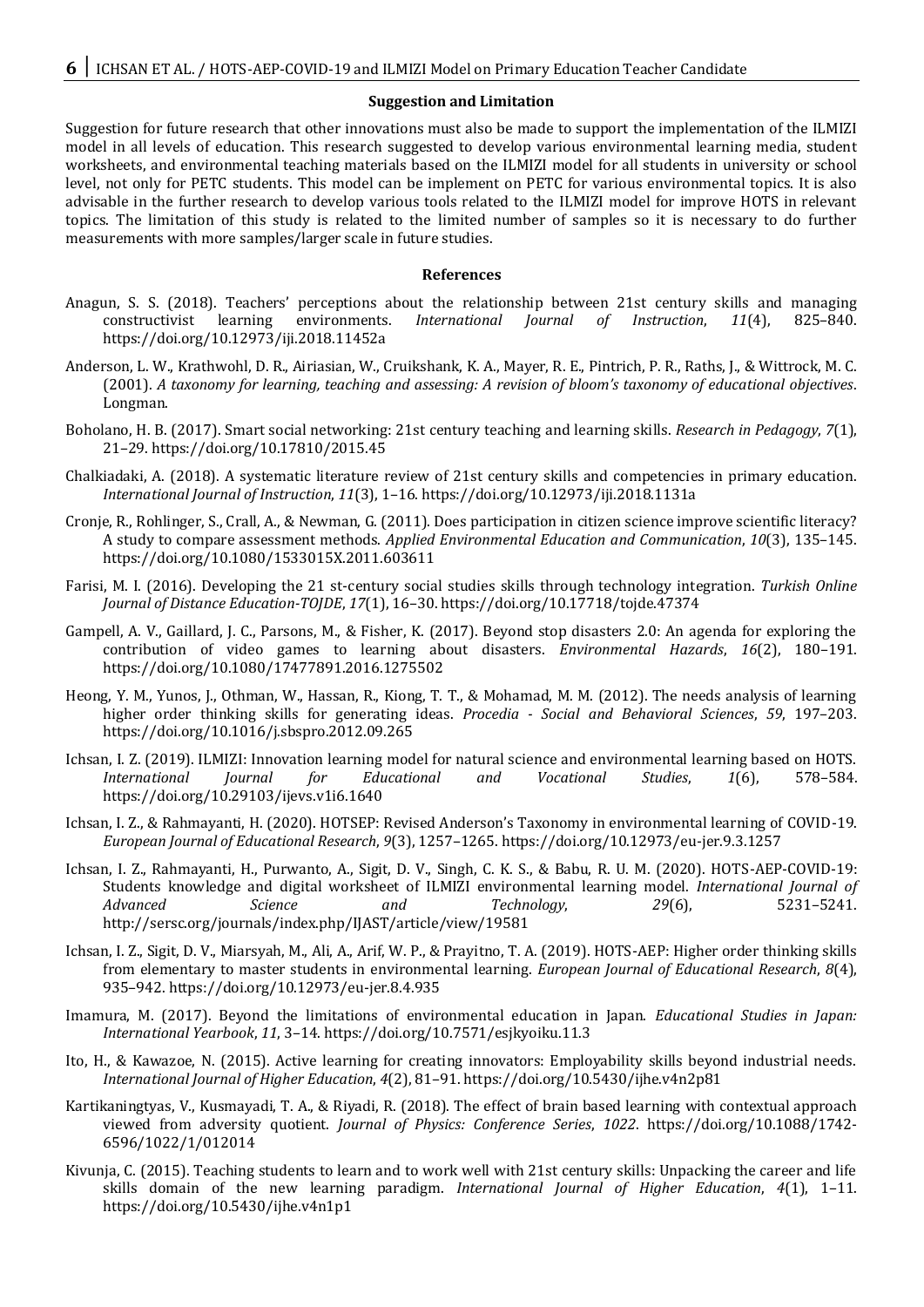- Leeuw, R. A. D., Westerman, M., Nelson, E., Ket, J. C. F., & Scheele, F. (2016). Quality specifications in postgraduate medical e-learning: An integrative literature review leading to a postgraduate medical e-learning model. *BMC Medical Education*, *16*(1), 1–10. https://doi.org/10.1186/s12909-016-0700-7
- Miarsyah, M., Rusdi, R., Aryani, N. D., & Ichsan, I. Z. (2019). MEBA: Development android-based ecosystem module for senior high school students. *Indian Journal of Public Health Research and Development*, *10*(8), 2114–2118. https://doi.org/10.5958/0976-5506.2019.02168.5
- Monfaredzadeh, T., & Berardi, U. (2015). Beneath the smart city: Dichotomy between sustainability and competitiveness. *International Journal of Sustainable Building Technology and Urban Development*, *6*(3), 140–156. https://doi.org/10.1080/2093761X.2015.1057875
- Nugraini, S. H., Choo, K. A., Hin, H. S., & Hoon, T. S. (2013). Students' feedback of e-av biology website and the learning impact towards biology. *Procedia - Social and Behavioral Sciences*, *103*, 860–869. https://doi.org/10.1016/j.sbspro.2013.10.408
- Parkin, H. J., Hepplestone, S., Holden, G., Irwin, B., & Thorpe, L. (2012). A role for technology in enhancing students' engagement with feedback. *Assessment and Evaluation in Higher Education*, *37*(8), 963–973. https://doi.org/10.1080/02602938.2011.592934
- Purwanto, A., Ichsan, I. Z., Nurfadhilah, N., Kurniawan, E., Ali, A., & Singh, C. K. S. (2020). ESBOR: Analysis Students HOTS for Develop Digital Technology in Environmental Learning. *International Journal of Advanced Science and Technology*, *29*(4), 3896–3904. http://sersc.org/journals/index.php/IJAST/article/view/24556
- Rahmayanti, H., Ichsan, I. Z., Oktaviani, V., Syani, Y., Hadi, W., & Marhento, G. (2020). Environmental attitude for smart city technology: Need assessment to develop smart trash in environmental education. *International Journal of Advanced Science and Technology*, *29*(3), 8374–8383. http://sersc.org/journals/index.php/IJAST/article/view/9872
- Rahmayanti, H., Maulida, E., & Kamayana, E. (2019). The role of sustainable urban building in industry 4.0. *Journal of Physics: Conference Series*, *1387*(1), 012050. https://doi.org/10.1088/1742-6596/1387/1/012050
- Reyna, J., Hanham, J., & Meier, P. (2018). The Internet explosion, digital media principles and implications to communicate effectively in the digital space. *E-Learning and Digital Media*, *15*(1), 36–52. https://doi.org/10.1177/2042753018754361
- Reyna, J., Hanham, J., & Meier, P. C. (2019). A framework for digital media literacies for teaching and learning in higher education. *E-Learning and Digital Media*, *15*(4), 176–190. https://doi.org/10.1177/2042753018784952
- Sandberg, K. W., & Ohman, G. (2011). Learning in innovation development. *Procedia - Social and Behavioral Sciences*, *28*, 379–383. https://doi.org/10.1016/j.sbspro.2011.11.072
- Saputri, A. C., Sajidan, S., Rinanto, Y., Afandi, A., & Prasetyanti, N. M. (2019). Improving students' critical thinking skills in cell-metabolism learning using stimulating higher order thinking skills model. *International Journal of Instruction*, *12*(1), 327–342. https://doi.org/10.29333/iji.2019.12122a
- Sharif, A., & Cho, S. (2015). 21st-century instructional designers: Bridging the perceptual gaps between identity, practice, impact and professional development. *RUSC. Universities and Knowledge Society Journal*, *12*(3), 72–85. https://doi.org/10.7238/rusc.v12i3.2176
- Sintema, E. J. (2020). Effect of COVID-19 on the performance of grade 12 students: implications for STEM education. *Eurasia Journal of Mathematics, Science and Technology Education*, *16*(7), 1–6. https://doi.org/10.29333/ejmste/7893
- Snake-Beings, E. (2017). 'It's on the tip of my Google': Intra-active performance and the non-totalising learning environment. *E-Learning and Digital Media*, *14*(1–2), 38–51. https://doi.org/10.1177/2042753017692429
- Srisumra, J., Nontamolee, W., & Srijamon, S. (2014). Cooperative learning activities in arts of prathom suksa 4 students khon kaen university demonstration school primary section (Modindaeng). *Procedia - Social and Behavioral Sciences*, *112*, 677–682. https://doi.org/10.1016/j.sbspro.2014.01.1217
- Su, L., Ma, X., Yu, H., Zhang, Z., Bian, P., Han, Y., Sun, J., Liu, Y., Yang, C., Geng, J., Zhang, Z., & Gai, Z. (2020). The different clinical characteristics of corona virus disease cases between children and their families in China – the character of children with COVID-19. *Emerging Microbes & Infections*, *9*(1), 707–713. https://doi.org/10.1080/22221751.2020.1744483
- Tajudin, N. M., & Chinnappan, M. (2016). The link between higher order thinking skills, representation and concepts in enhancing TIMSS tasks. *International Journal of Instruction*, *9*(2), 199–214. https://doi.org/10.12973/iji.2016.9214a